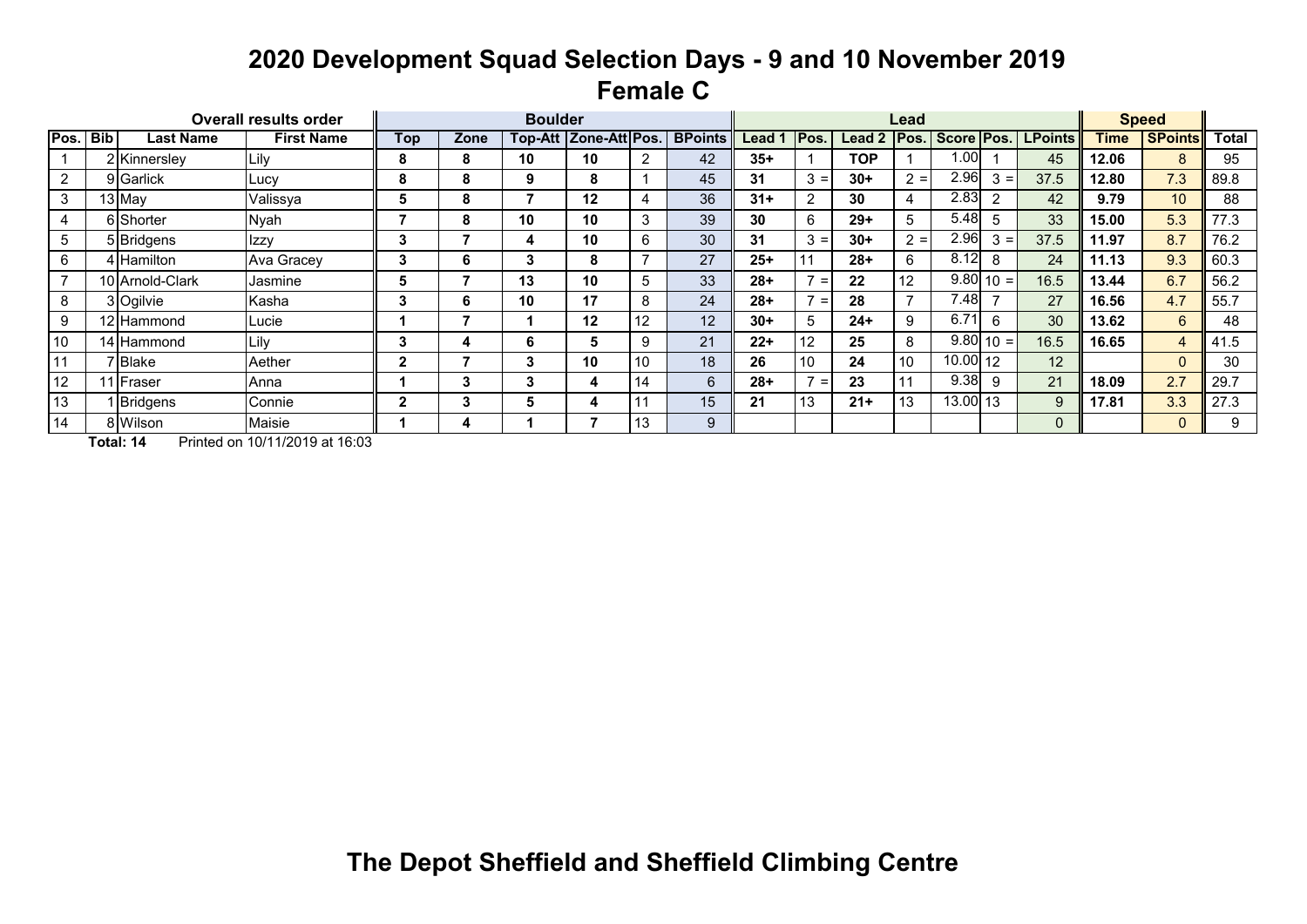# **2020 Development Squad Selection Days - 9 and 10 November 2019 Female B**

|      |            |                    | <b>Overall results order</b> |     |      | <b>Boulder</b> |                        |     |                |            |             |        | Lead  |            |       |                |             | <b>Speed</b>   |              |
|------|------------|--------------------|------------------------------|-----|------|----------------|------------------------|-----|----------------|------------|-------------|--------|-------|------------|-------|----------------|-------------|----------------|--------------|
| Pos. | <b>Bib</b> | Last Name          | <b>First Name</b>            | Top | Zone |                | Top-Att  Zone-Att Pos. |     | <b>BPoints</b> | Lead       | <b>Pos.</b> | Lead 2 | Pos.  | Score Pos. |       | <b>LPoints</b> | <b>Time</b> | <b>SPoints</b> | <b>Total</b> |
|      |            | 19 Claxton-Daniels | Jessica                      |     | 8    | 3              | 9                      |     | 42             | <b>TOP</b> |             | $29+$  | 2     | 1.41       | $=$   | 43.5           | 21.50       | 4.7            | 90.2         |
| 2    |            | 21 Carr            | Edie                         |     | 8    | 3              | 14                     | 3   | 39             | $29+$      | $3 =$       | $21+$  |       | 4.95       | 3     | 39             | 13.53       | 10             | 88           |
| 3    |            | 23 Kerr            | Hannah                       |     | 6    | Ð.             | 9                      | 5   | 33             | 30         | 2           | $30+$  |       | 1.41       | $=$   | 43.5           | 16.93       | 8.7            | 85.2         |
|      |            | 25 Patel           | Maya                         |     |      | 10             | 9                      |     | 45             | $28+$      | $10 =$      | $23+$  | $3 =$ | 6.48       | $6 =$ | 28.5           | 18.82       | 8              | 81.5         |
| 5    |            | 15 Arnold          | Rosa                         |     |      |                | 8                      |     | 36             | $29+$      | $3 =$       | $16+$  | $9 =$ | 6.06       | 5     | 33             | 20.83       | 6.7            | 75.7         |
| 6    |            | 18 Edwards         | Emma                         |     |      | 8              | 6                      | 6   | 30             | 29         | $5 =$       | $23+$  | $3 =$ | 5.29       |       | 36             | 13.94       | 9.3            | 75.3         |
|      |            | 24 Petrobelli      | Willow                       |     | 6    |                | 16                     |     | 27             | $26+$      | 12          | $23+$  | $3 =$ | 6.93       | 8     | 24             | 30.89       | 4              | 55           |
| 8    |            | 22 Hmaimou         | Anya                         |     |      |                | 10                     | 10  | 18             | 29         | $5 =$       | $22+$  | 6     | 6.48       | $6 =$ | 28.5           | 20.61       | 7.3            | 53.8         |
| 9    |            | 26 Walker-Palin    | Sarah                        |     | 6    |                | 9                      | 8   | 24             | 29         | $5 =$       | $16+$  | $9 =$ | 8.57       | $9 =$ | 19.5           | 21.16       | 5.3            | 48.8         |
| 10   |            | 20 Roberts         | Katie                        |     |      |                | 8                      | 12  | 12             | 29         | $5 =$       | $16+$  | $9 =$ | 8.57       | $9 =$ | 19.5           | 20.87       | 6              | 37.5         |
| 11   |            | 17 Maugham         | Molly                        |     | Ð.   | 0              | 8                      | 9   | 21             | $22+$      | 13          | $17+$  | 8     | $10.20$ 12 |       | 12             |             | 0              | 33           |
| 12   |            | 27 Semple          | Joss                         |     |      | 0              | 3                      | 13  | 9              | 29         | $5 =$       | $14+$  | 13    | $9.54$ 11  |       | 15             | 31.17       | 3.3            | 27.3         |
| 13   |            | 16 Marshall        | <b>Ella</b>                  |     | Ð.   |                | 12                     | 11، | 15             | $28+$      | $10 =$      | $16+$  | $9 =$ | 10.50 13   |       | 9              | 33.81       | 2.7            | 26.7         |

**Total: 13** Printed on 10/11/2019 at 16:26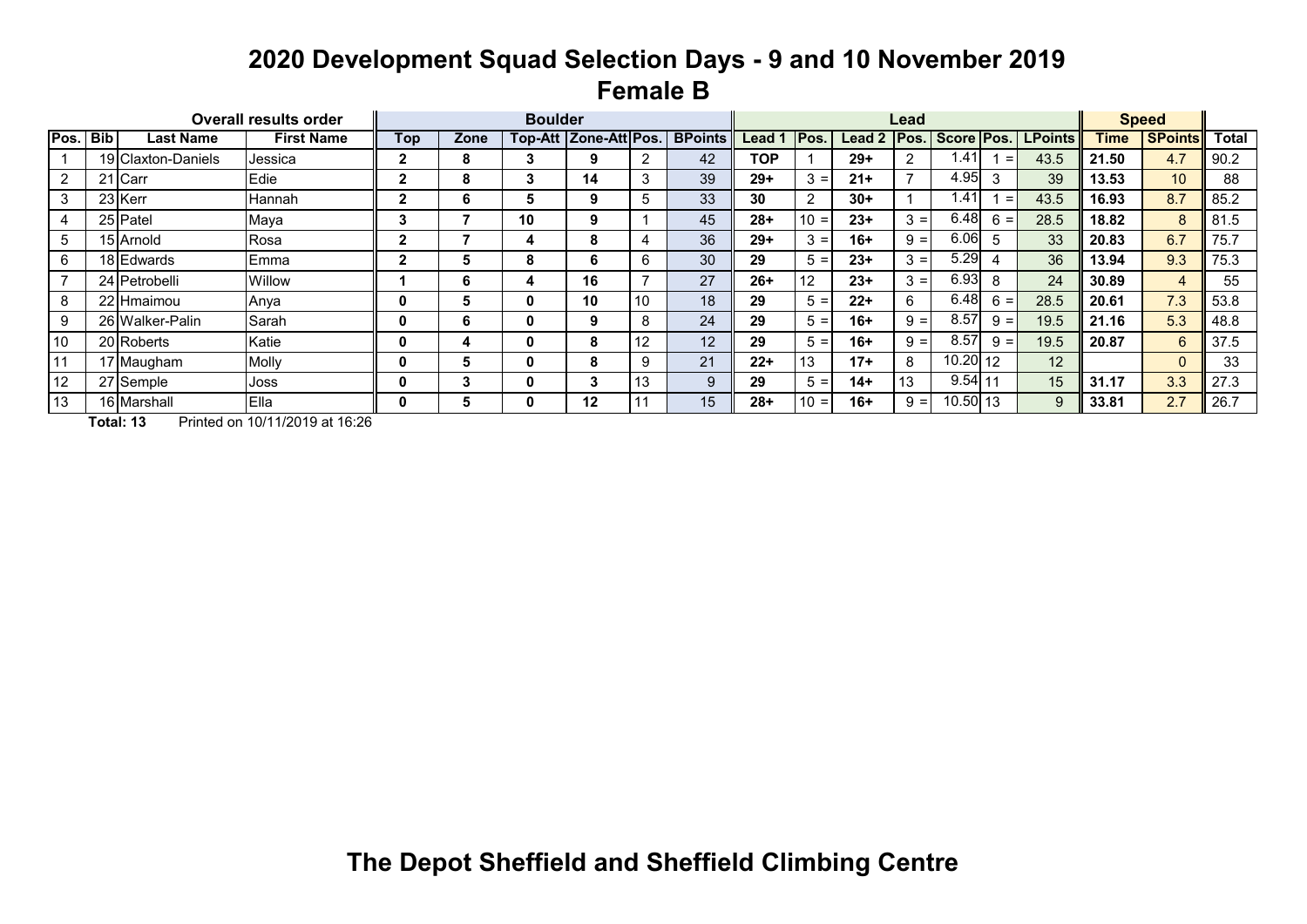# **2020 Development Squad Selection Days - 9 and 10 November 2019 Female A**

|      |                 |               | <b>Overall results order</b> |     |      | <b>Boulder</b> |                       |              |                |        |       |        | Lead  |            |                          |                |             | <b>Speed</b>   |              |
|------|-----------------|---------------|------------------------------|-----|------|----------------|-----------------------|--------------|----------------|--------|-------|--------|-------|------------|--------------------------|----------------|-------------|----------------|--------------|
| Pos. | <b>Bib</b>      | Last Name     | <b>First Name</b>            | Top | Zone |                | Top-Att Zone-Att Pos. |              | <b>BPoints</b> | Lead 1 | IPos. | Lead 2 | Pos.  | Score Pos. |                          | <b>LPoints</b> | <b>Time</b> | <b>SPoints</b> | <b>Total</b> |
|      |                 | 33 Flockhart  | Louise                       |     | ь    | ō              | 8                     |              | 45             | $32+$  |       | 35     |       | 1.00       |                          | 45             | 12.44       | 9.3            | 99.3         |
| 2    |                 | 31 MacDougall | Katherine                    |     | 6    | 3              |                       | 3            | 39             | $27+$  | 3     | 31     | 2     | 2.45       | $\mathcal{P}$            | 42             | 13.20       | 8.7            | 89.7         |
| 3    |                 | 40 McNeice    | Erin                         |     |      | 10             | 6                     |              | 42             | 32     | റ     | 28     |       | 2.83       | 3                        | 39             | 16.00       | 6.7            | 87.7         |
|      |                 | 34 Futcher    | Emma                         |     |      | C              | 6                     | ь.           | 30             | $20+$  | $4 =$ | $26+$  | $6 =$ | 5.70       | 5                        | 33             | 17.47       | 6              | 69           |
| 5    |                 | 38 Wyatt      | Megan                        |     |      | n.             | 4                     |              | 27             | $20+$  | $4 =$ | $28+$  | 3     | 3.87       |                          | 36             | 17.55       | 5.3            | 68.3         |
| 6    |                 | 36 Trenchard  | Grace                        |     | 6    | 6.             | 14                    | <sub>5</sub> | 33             | 20     |       | $22+$  | 9     | 7.94       | 8                        | 24             | 14.35       | 8              | 65           |
|      |                 | 32 Barnett    | Lauren                       |     | 6    |                | 13                    |              | 36             | $19+$  | 8     | $21+$  | 10    | $8.94$ 10  |                          | 18             | 15.54       | 7.3            | 61.3         |
| 8    | 28 <sup>1</sup> | Vasic         | Tilly                        |     |      | n.             | 13                    | 9            | 21             | $20+$  | $4 =$ | $23+$  | 8     | 6.32       | 6                        | 30             | 12.37       | 10             | 61           |
| 9    |                 | 30 Wood       | <b>Ruby</b>                  |     |      |                |                       |              | 24             | $18+$  | 10    | $27+$  | 5     | 7.07       | $\overline{\phantom{a}}$ | 27             | 19.13       | 4              | 55           |
| 10   |                 | 29 Williams   | <b>Hannah</b>                |     |      |                | 9                     |              | 15             | $16+$  |       | $26+$  | $6 =$ | 8.46       | 9                        | 21             | 21.13       | 3.3            | 39.3         |
| 11   |                 | 35 Whiteside  | Zara                         |     |      |                | 3                     | 12           | 12             | 19     | 9     | $15+$  |       | 9.95       | 11                       | 15             | 28.15       | 2.7            | 29.7         |
| 12   |                 | 39 Fisher     | Katie                        |     |      |                |                       | 10           | 18             | $15+$  | 12    |        |       |            |                          | $\Omega$       | 18.59       | 4.7            | 22.7         |

**Total: 12** Printed on 10/11/2019 at 15:58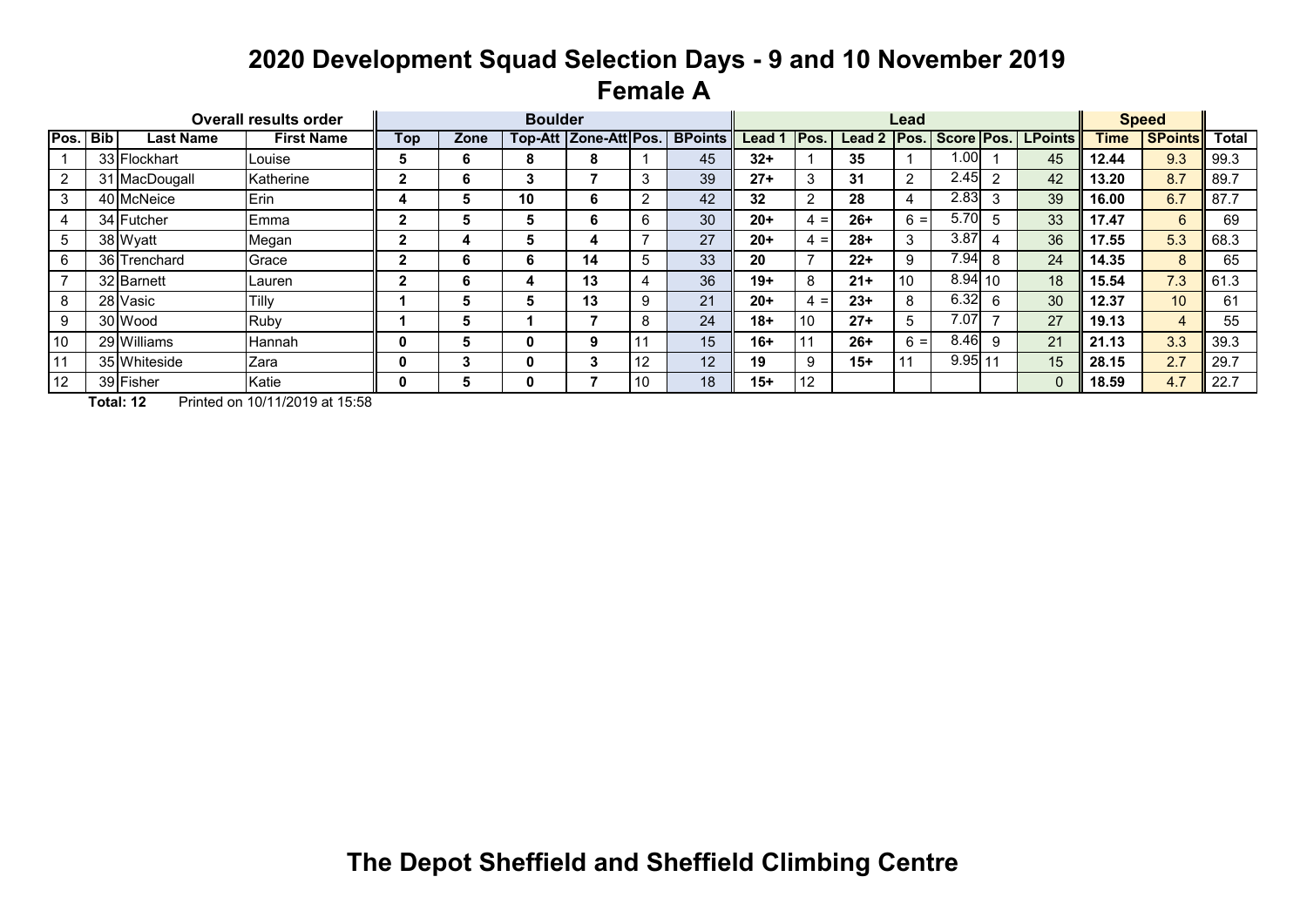# **2020 Development Squad Selection Days - 9 and 10 November 2019 Female Junior**

|          |                  | <b>Overall results order</b> |     |      | <b>Boulder</b> |    |                                 |         |       |       | Lead |      |                                        |             | <b>Speed</b>         |      |
|----------|------------------|------------------------------|-----|------|----------------|----|---------------------------------|---------|-------|-------|------|------|----------------------------------------|-------------|----------------------|------|
| Pos. Bib | <b>Last Name</b> | <b>First Name</b>            | Top | Zone |                |    | Top-Att Zone-Att Pos.   BPoints | Lead 1  | IPos. |       |      |      | Lead 2   Pos.   Score   Pos.   LPoints | <b>Time</b> | <b>SPoints</b> Total |      |
|          | 43 Phillips      | Emily                        |     |      | 12             | 18 | 42                              | $30.5+$ | $=$   | $32+$ |      | .221 | 45                                     | 10.93       | 10                   | 97   |
|          | 42 Toothill      | Holly                        |     |      |                |    | 45                              | $30+$   |       | $20+$ |      | 3.87 | 36                                     | 25.67       |                      |      |
|          | 41 Peetermans    | Zoë                          |     |      |                |    | 33                              | $30.5+$ | $=$   | $29+$ |      | .73  | 42                                     | 23.18       | 7.3                  | 82.3 |
|          | 46 Smith         | Hannah                       |     |      |                |    | 30                              | 30      |       | $25+$ |      | 3.46 | 39                                     | 15.82       | 9.3                  | 78.3 |
|          | 47 Davidson      | IEmma                        |     |      |                |    | 36                              | 26      |       | $21+$ |      | 4.90 | 33                                     | 16.04       | 8.7                  |      |
|          | 44 Munro         | Laura                        |     |      |                |    | 39                              | $22+$   |       | $17+$ |      | 7.00 | 27                                     | 25.65       | 6.7                  |      |
|          | 45 Grainger      | Zoe                          |     |      | o              |    | 27                              | $29+$   |       | 20    |      | 5.48 | 30                                     | 23.03       | 8                    | 65   |

**Total: 7** Printed on 10/11/2019 at 15:41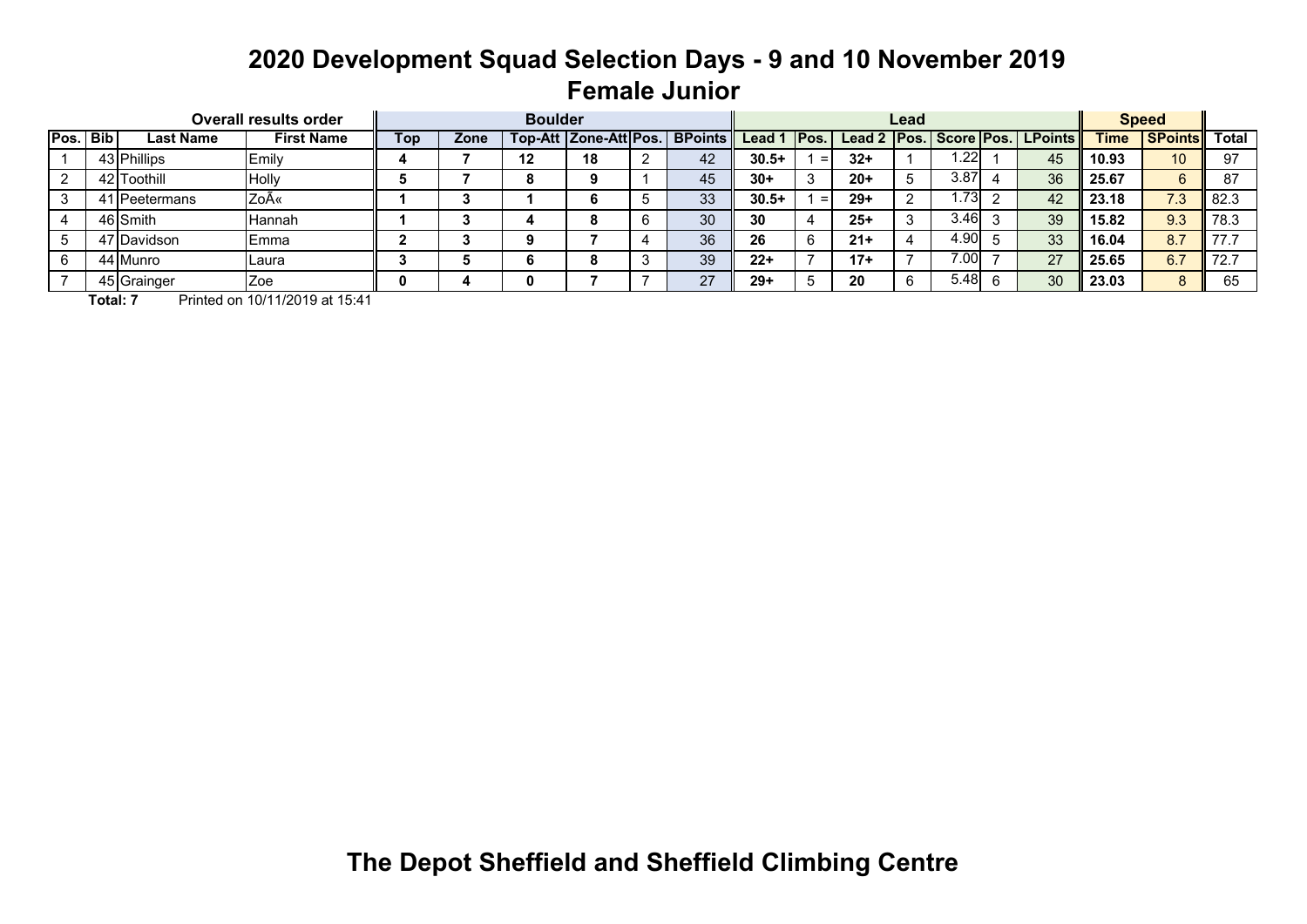### **2020 Development Squad Selection Days - 9 and 10 November 2019 Male C**

|      |       |                  | <b>Overall results order</b> |            |      | <b>Boulder</b> |                           |    |                |       |            |        | Lead  |                   |    |                                |             | <b>Speed</b>   |              |
|------|-------|------------------|------------------------------|------------|------|----------------|---------------------------|----|----------------|-------|------------|--------|-------|-------------------|----|--------------------------------|-------------|----------------|--------------|
| Pos. | l Bib | <b>Last Name</b> | <b>First Name</b>            | <b>Top</b> | Zone |                | Top-Att   Zone-Att   Pos. |    | <b>BPoints</b> | Lead  | lPos.      | Lead 2 |       |                   |    | <b>Pos. Score Pos. LPoints</b> | <b>Time</b> | <b>SPoints</b> | <b>Total</b> |
|      |       | 55 Hammond       | Sam                          |            | ь    | 10             |                           |    | 39             | $30+$ |            | 21     |       | 00. ا             |    | 45                             | 11.15       | 8.7            | 92.7         |
|      |       | 51 Williams      | Fred                         |            |      | 9              |                           |    | 36             | 30    | $\sim$     | $19+$  | 2     | 2.00              | າ  | 42                             | 11.93       | 8              | 86           |
|      |       | 54 Knox-Renshaw  | Oliver                       |            |      | 12             | 9                         |    | 45             | $28+$ | 6          | 17     | 8     | 6.93              |    | 27                             | 10.65       | 9.3            | 81.3         |
|      |       | 57 Langlands     | Reuben                       |            |      | ō              | 12                        |    | 33             | 29    | ົ<br>$3 =$ | 18     | 5     | $\overline{4.47}$ |    | 36                             | 16.13       | 4.7            | 73.7         |
|      |       | 59 Kerswell      | Finley                       |            | ь    | ο              |                           |    | 27             | 29    | 3<br>$=$   | 19     | 3     | 3.46              | 3  | 39                             | 14.02       | 6              | 72           |
|      |       | 56 Heffer        | <b>Kit</b>                   |            | n    |                | 8                         |    | 42             | $26+$ | $=$        | 13     | $9 =$ | 8.44              | g  | 21                             | 14.09       | 5.3            | 68.3         |
|      |       | 50 Fillingham    | Kishan                       |            | ь    | 10             | 6                         |    | 21             | $26+$ | $=$        | $18+$  | 4     | 5.48              |    | 33                             | 9.43        | 10             | 64           |
|      |       | 53 Cassani       | Jem                          |            | ь    | 9              | 13                        |    | 24             | $17+$ | 10         | $17+$  | $6 =$ | 8.06              | 8  | 24                             | 12.06       | 7.3            | 55.3         |
|      |       | 58 Goodwin       | Oliver                       |            |      |                | 9                         | 10 | 18             | 29    | $3 =$      | 13     | $9 =$ | 6.16              | 6  | 30                             | 16.51       | 4              | 52           |
| 10   |       | 49 Chilcott      | ∣Harry                       |            | ь    | n              | 8                         |    | 30             | $15+$ |            | $17+$  | $6 =$ | $8.46$ 10         |    | 18                             | 18.87       | 3.3            | 51.3         |
|      |       | 52 Steele        | Tom                          |            |      |                | 9                         |    | 15             | 24    | ∩          | $12+$  |       | 9.95              | 11 | 15                             | 12.69       | 6.7            | 36.7         |

**Total: 11** Printed on 10/11/2019 at 15:13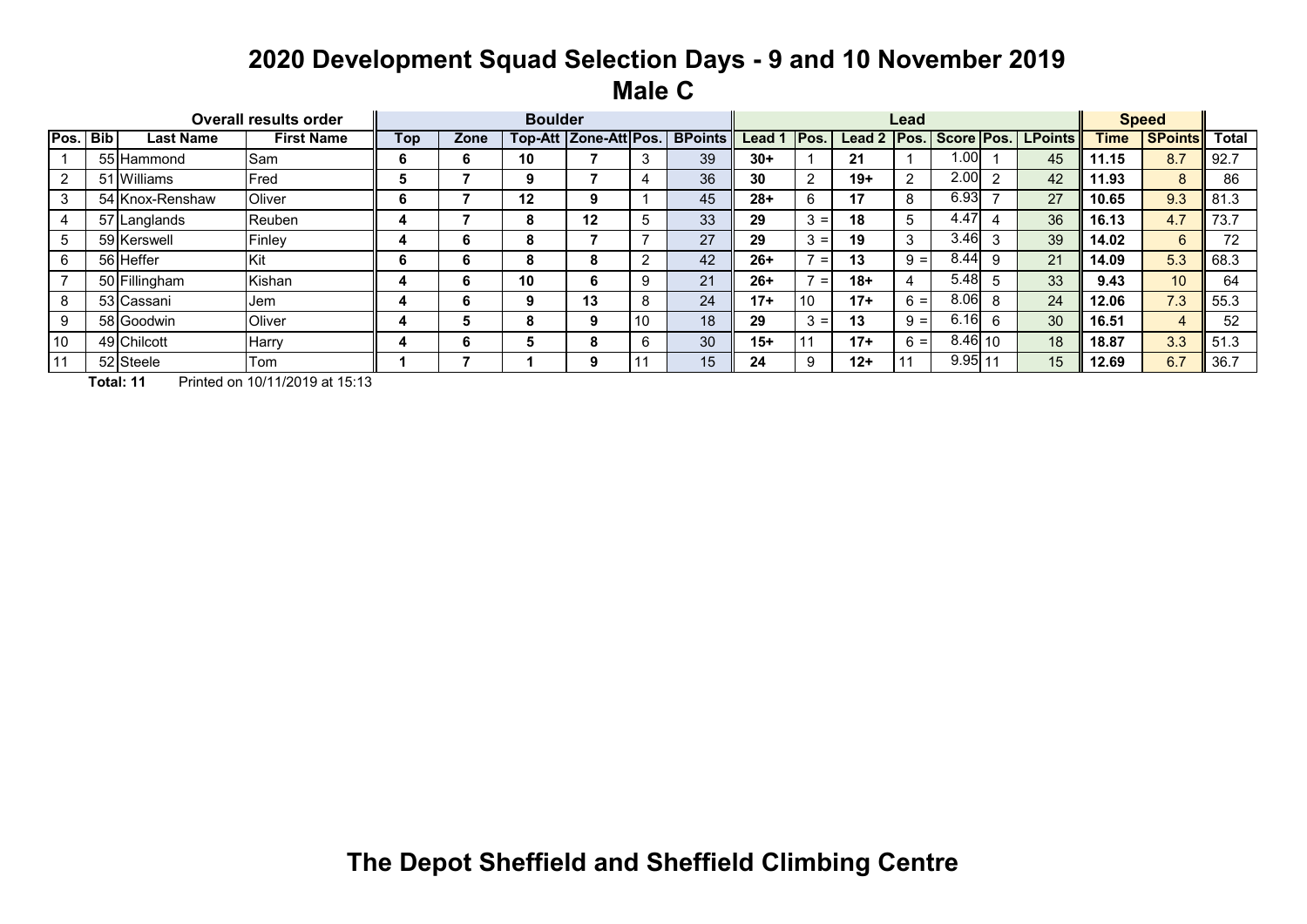### **2020 Development Squad Selection Days - 9 and 10 November 2019 Male B**

|       |        |                   | <b>Overall results order</b> |     |      | <b>Boulder</b> |                       |    |                |            |         |        | Lead         |           |       |                    |             | <b>Speed</b>   |              |
|-------|--------|-------------------|------------------------------|-----|------|----------------|-----------------------|----|----------------|------------|---------|--------|--------------|-----------|-------|--------------------|-------------|----------------|--------------|
| Pos.  | l Bibl | <b>Last Name</b>  | <b>First Name</b>            | Top | Zone |                | Top-Att Zone-Att Pos. |    | <b>BPoints</b> | Lead 1     | IPos.   | Lead 2 | IPos.        |           |       | Score Pos. LPoints | <b>Time</b> | <b>SPoints</b> | <b>Total</b> |
|       |        | 61 MacDougall     | <b>Jack</b>                  |     | 8    | 18             | 13                    |    | 45             | <b>TOP</b> |         | 18+    | $=$          | .22       |       | 45                 | 19.72       | 6              | 96           |
|       |        | 62 Roberts        | Toby                         |     | ō    | 12             | 8                     |    | 42             | $32+$      |         | 18+    | $=$          | 2.45      | ◠     | 42                 | 10.22       | 10             | 94           |
|       |        | 60 Conlon         | <b>Rhys</b>                  |     |      |                | 16                    |    | 36             | $33+$      | $=$     | 18     | 3            | 2.74      |       | 39                 | 15.40       | 8              | 83           |
|       |        | 67 Makita         | Yukio                        |     |      |                | 14                    |    | 39             | $22+$      | $=$     | 6+     | $9 =$        | 7.551     | $8 =$ | 22.5               | 12.15       | 9.3            | 70.8         |
|       |        | 63 Phillips       | Oscar                        |     |      |                |                       |    | 27             | 22         |         | 16+    |              | 5.66      |       | 33                 | 14.97       | 8.7            | 68.7         |
|       |        | 69 Soin           | <b>Dylan</b>                 |     |      |                | 8                     |    | 24             | $33+$      | $2 = 1$ | 14+    | 5            | 3.54      |       | 36                 | 15.77       | 7.3            | 67.3         |
|       |        | 66 Warren         | Felix                        |     |      | ь              | 8                     |    | 30             | $22+$      | $=$     | 6+     | $9 =$        | 7.55      | $8 =$ | 22.5               | 16.69       | 6.7            | 59.2         |
|       |        | 68 Kiernan-Clarke | <b>Coleman</b>               |     |      |                | 11                    |    | 33             | 17         | 10      | 7+     | $\circ$<br>Õ | $8.94$ 10 |       | 18                 | 25.53       | 5.3            | 56.3         |
| $=$   |        | 65 Cameron        | Rex                          |     |      |                |                       | 10 | 18             | $22+$      | $=$     | 10     | -            | 6.48      |       | 30                 |             |                | 48           |
| $9 =$ |        | 64 Jenkins        | IJamie                       |     |      |                | 9                     |    | 21             | $18+$      |         | 14     |              | 7.35      |       | 27                 |             |                | 48           |

**Total: 10** Printed on 10/11/2019 at 16:42

**The Depot Sheffield and Sheffield Climbing Centre**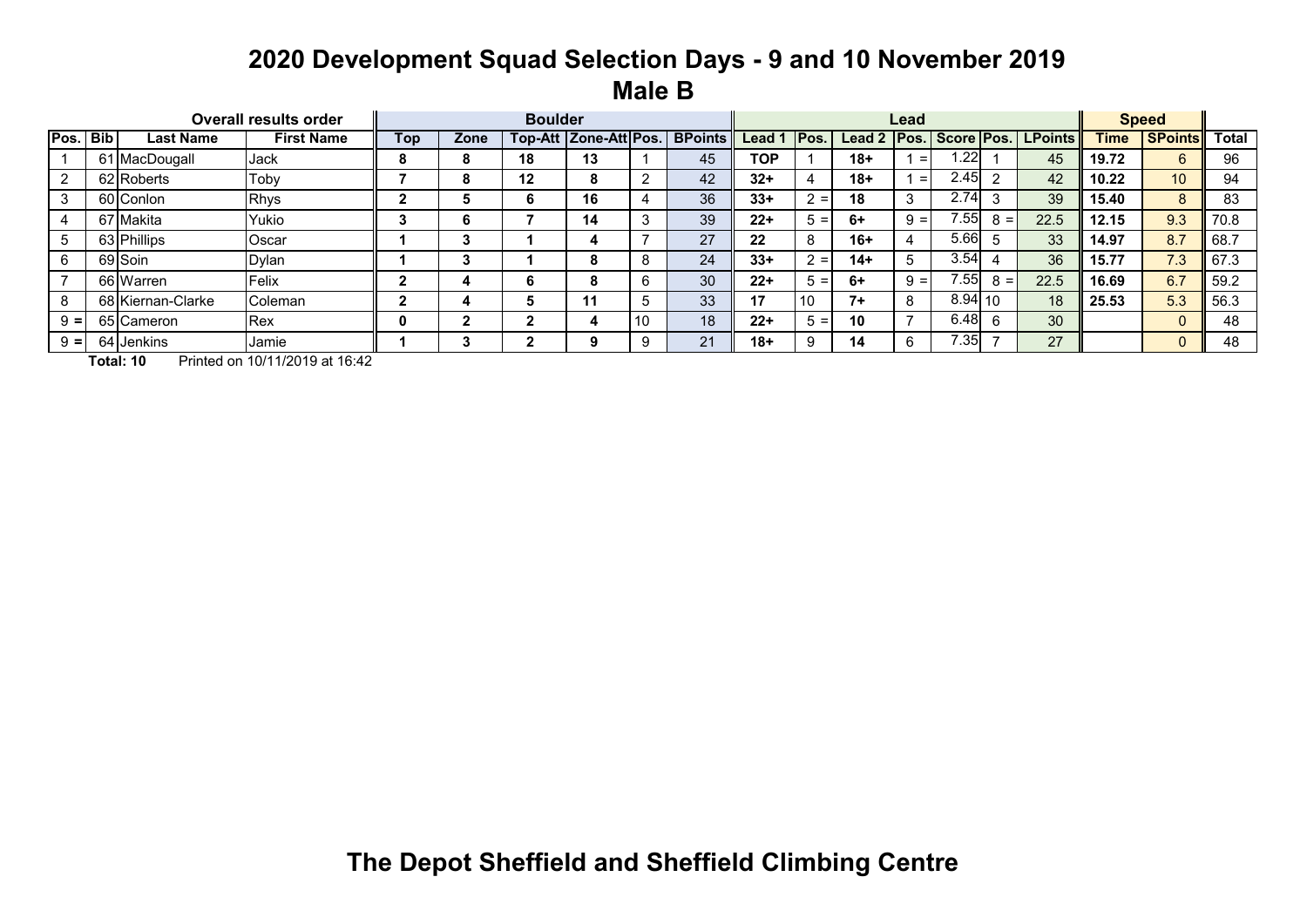### **2020 Development Squad Selection Days - 9 and 10 November 2019 Male A**

|             |       |                  | <b>Overall results order</b> |     |      | <b>Boulder</b> |                       |    |                |        |       |               | Lead  |            |                |                 |             | <b>Speed</b>   |              |
|-------------|-------|------------------|------------------------------|-----|------|----------------|-----------------------|----|----------------|--------|-------|---------------|-------|------------|----------------|-----------------|-------------|----------------|--------------|
| Pos.        | l Bib | <b>Last Name</b> | <b>First Name</b>            | Top | Zone |                | Top-Att Zone-Att Pos. |    | <b>BPoints</b> | Lead 1 | IPos. | <b>Lead 2</b> | Pos.  | Score Pos. |                | <b>LPoints</b>  | <b>Time</b> | <b>SPoints</b> | <b>Total</b> |
|             |       | 73 Smith         | Daniel                       | 8   | 8    | 16             | 13                    | ⌒  | 42             | $42+$  | $4 =$ | $31 +$        | $=$   | 2.60       |                | 45              | 10.08       | 8.7            | 95.7         |
| 2           |       | 70 Shankland     | Pierre                       | O   | 8    | 10             | 14                    | 3  | 39             | $39+$  |       | $31 +$        | $=$   | 3.24       | 3              | 39              | 9.50        | 9.3            | 87.3         |
|             |       | 78 Akhtar        | Dayan                        |     | 6    | 9              | 9                     |    | 33             | $43+$  | 2     | $26+$         | 6     | 3.46       | $\overline{A}$ | 36              | 10.69       | 8              | 77           |
|             |       | 71 Brown         | Zak                          |     |      | 8              | 14                    |    | 36             | $40+$  | 6     | $29+$         | $3 =$ | 4.58       | <u>т</u>       | 27              | 11.56       | 6              | 69           |
| $5^{\circ}$ |       | 75 Turner        | Luke                         |     | Ð.   | 11             | 8                     | 8  | 24             | 43     | 3     | 29            | 5     | 3.87       | 5              | 33 <sup>°</sup> | 8.59        | 10             | 67           |
| 6           |       | 80 Duckworth     | Alfie                        |     | Ð.   |                | 10                    | 10 | 18             | $45+$  |       | 23            |       | 2.65       | $\overline{2}$ | 42              | 13.15       | 4              | 64           |
|             |       | 81 Langlands     | Louis                        |     | 6.   | 14             | 10                    |    | 27             | $33+$  | 10    | $13+$         | 10    | 10.00110   |                | 18              | 11.15       | 6.7            | 51.7         |
| 8           |       | 74 Tewkesbury    | Tai                          | 8   | 8    | 13             | 9                     |    | 45             |        |       |               |       |            |                | $\Omega$        | 12.09       | 5.3            | 50.3         |
| 9           |       | 77 Donnell       | Dom                          |     |      | 3              | b                     | 12 | 12             | $42+$  | $4 =$ | $29+$         | $3 =$ | 3.97       | 6              | 30              | 12.29       | 4.7            | 46.7         |
| 10          |       | 79 Spencer       | Douglas                      |     | b    | 8              | 15                    |    | 15             | $37+$  | 8     | $22+$         | 8     | 8.00       | 8              | 24              | 11.06       | 7.3            | 46.3         |
| 11          |       | 83 Skoczylas     | Joachim                      |     | b    |                | 14                    | 9  | 21             | 34     | 9     | 20            | 9     | 9.00       | 9              | 21              | 14.28       | 3.3            | 45.3         |
| 12          |       | 76 Skinner       | lLeo.                        |     | b    | 11             | 11                    | 6  | 30             |        |       |               |       |            |                |                 |             |                | 30           |

**Total: 12** Printed on 10/11/2019 at 15:47